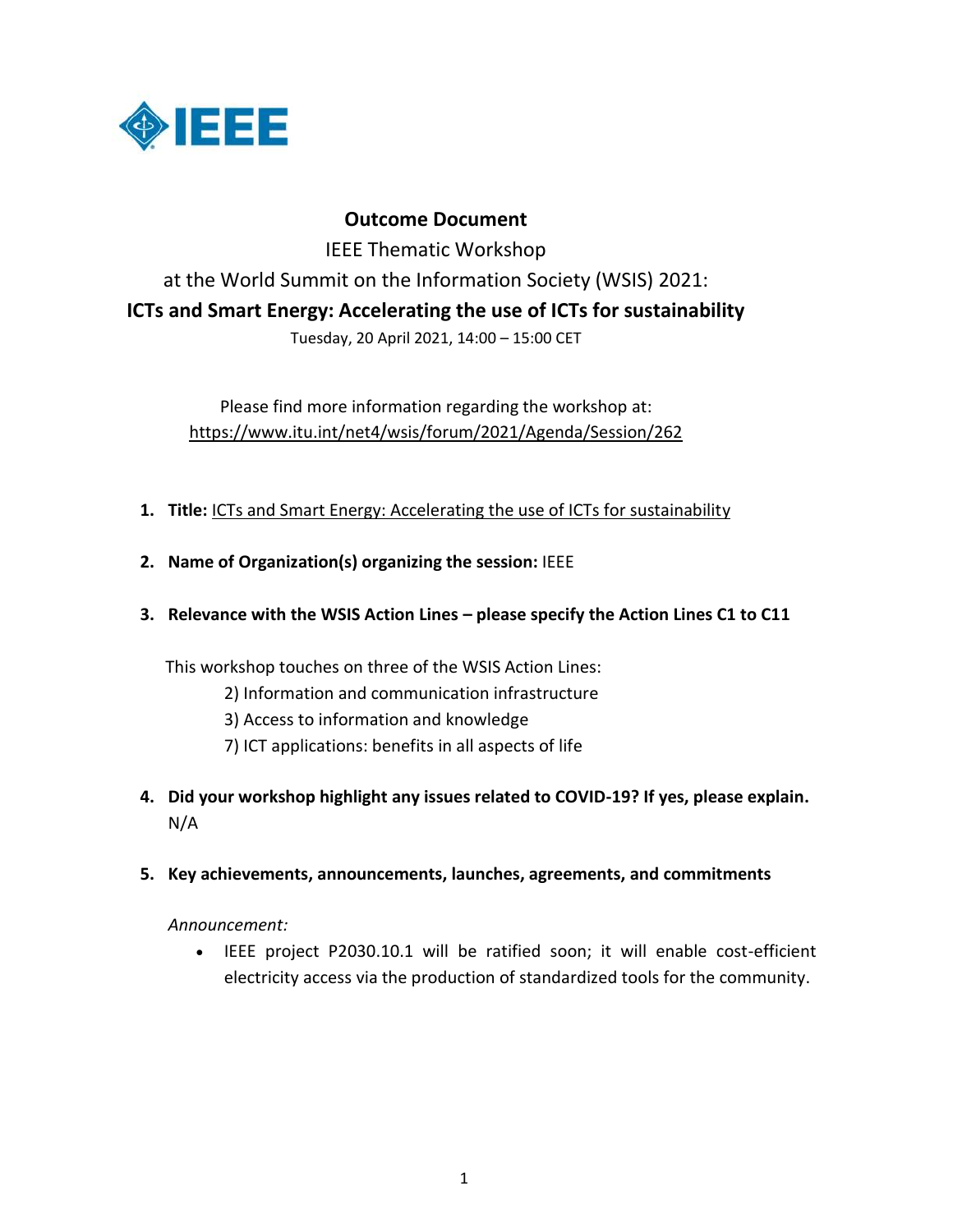

### *Panelists agreed that:*

- Quick and reliable access to electricity in remote areas is only possible through the development of a DC ecosystem that can support access this in a sustainable manner. DC distributed power is the only way forward.
- We need electricity generation, financial models that enable the infrastructure and deployment, and we need the political will and social innovation to be able to provide electricity to underserved areas.
- Policymakers need to take the reality of national jurisdictions into account when supporting the transition from a grid system that relies on synchronous machines and large power stations to a system that integrates renewable energy.

### **6. Main outcomes highlighting the following:**

### **I. Debated Issues**

- *Please capture highlights of the main issues discussed and interactions with the audience:*
	- How to reach the ambitious sustainability goals while reducing carbon emissions
	- How to increase the share of renewable energy in the global energy mix
	- How renewable energy can be cost-competitive depending on a certain geography or infrastructure
	- What role standards can play in levelling the playing field in terms of reaching the more vulnerable communities in terms of ICTs, SDGs
	- How a fundamental paradigm shift could help to accelerate the use of ICTs for sustainability
	- What role can policies/standards play in shaping a more responsive model to the energy demands globally especially in energy deficient parts of the world, and especially considering cybersecurity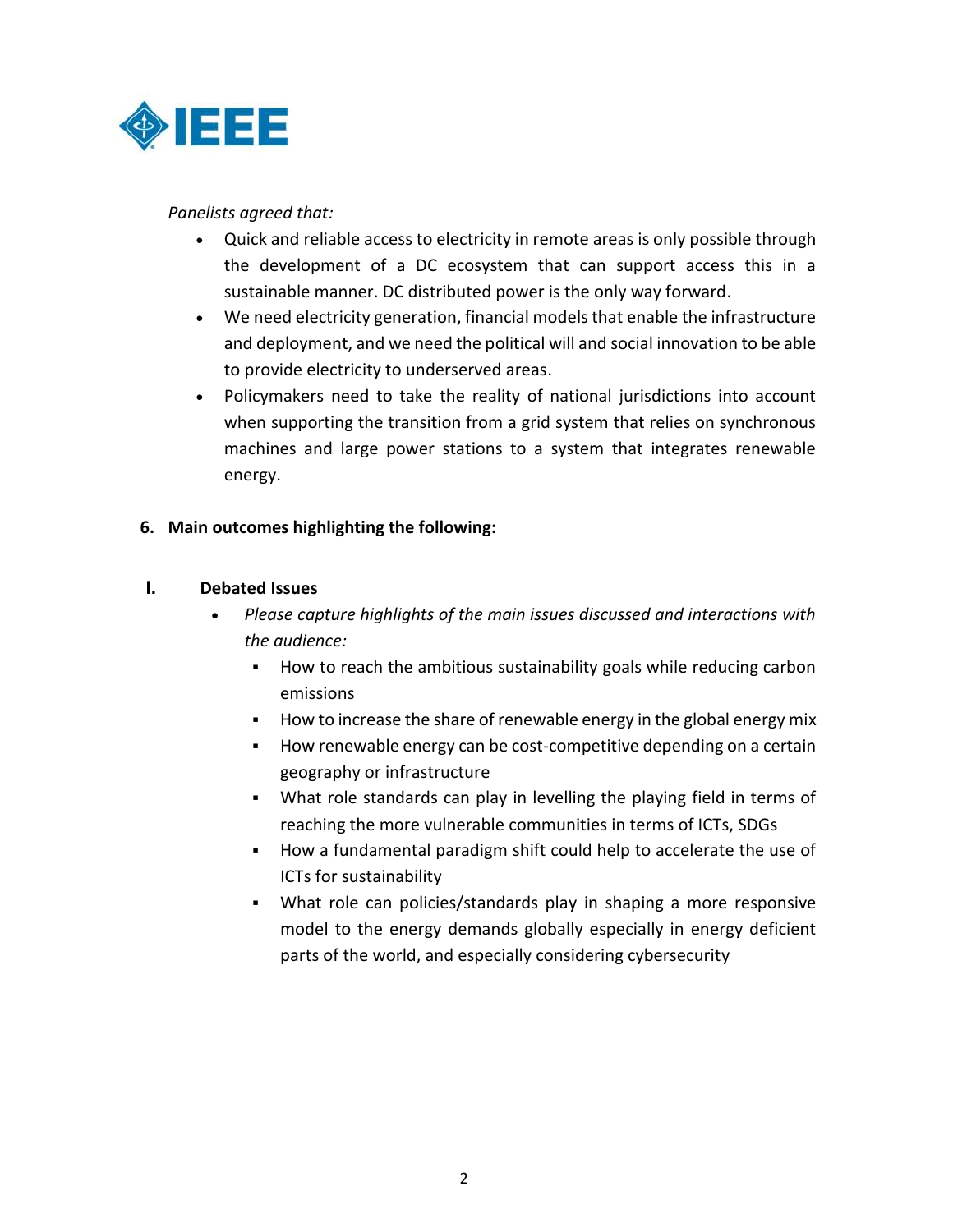

- *Please highlight key achievements and challenges shared by the audience and/or panelists:*
	- *Achievements:*
		- Learning from past achievements, such as recycling, and trying to build smart energy systems and waste reduction systems using ICT
		- Cost-competitiveness of renewable energy, such as solar and wind energy, compared to e.g., coal or nuclear energy
		- Standards can help in procuring/building of infrastructure and thus ensure interoperability of systems
	- *Challenges:*
		- **How to incorporate reliable renewable energy solutions in an** affordable way
		- How to approach mushrooming data storage needs and the resultant energy demands
		- **How to address electronic waste recycling difficulties while new** devices proliferate

# **II. Quotes**

- *Please provide two important quotes from the session and the names & organization of the person you are quoting:*
	- 1. Maike Luiken:
		- *"Standards make building infrastructures easier."*
	- 2. Julio Romero Agüero:
		- *"We need to invest more in technology in order to harvest 100% clean energy."*
		- *"IEEE's Power and Energy Society has a tremendous role to play in developing new technology that we can use to build a system that relies on renewable energy."*
		- *"IEEE is leading the work in making sure that the Grid of Things is secure."*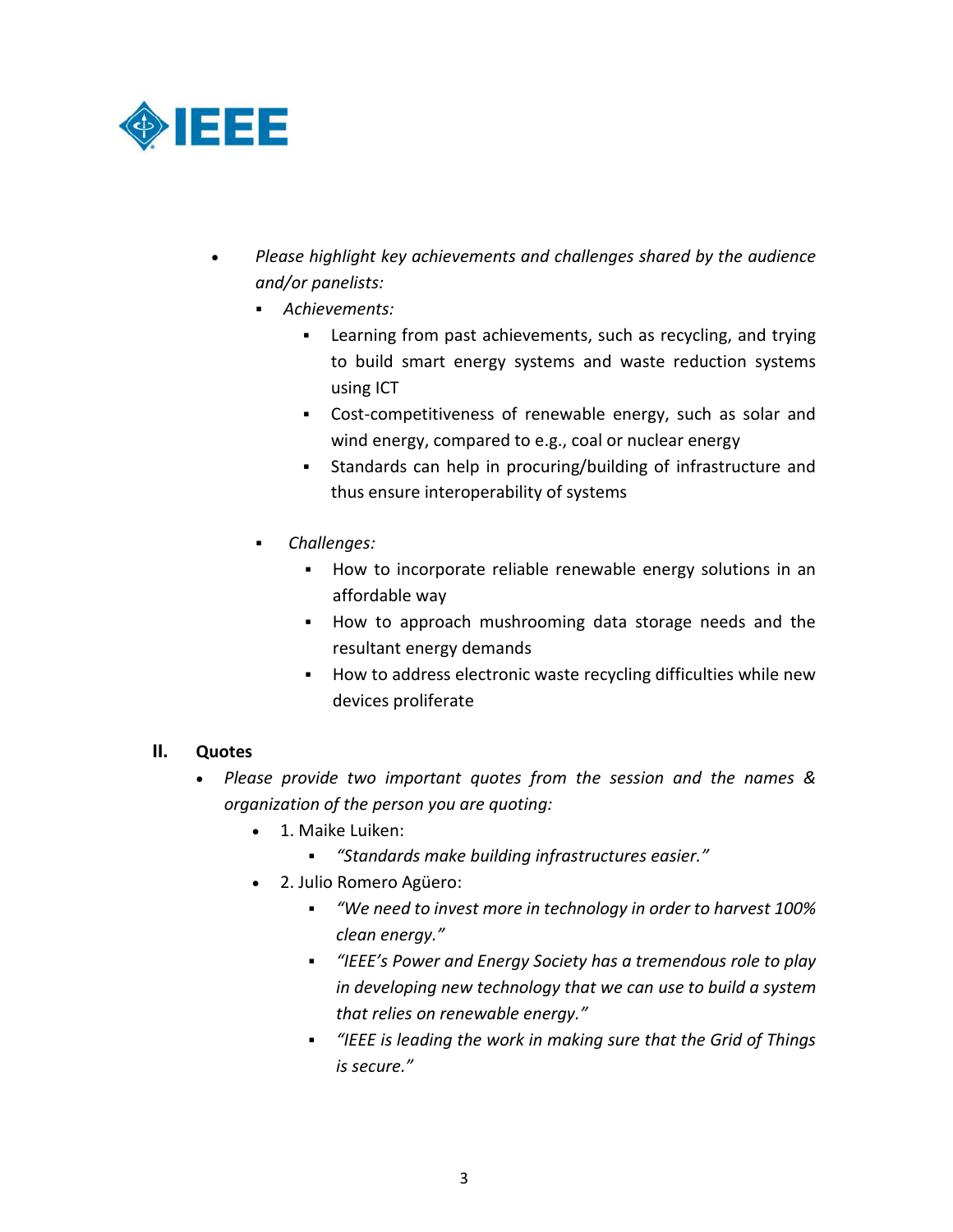

## **III. Overall outcomes of the session highlighting**

- *Main conclusions reached during the discussion:*
	- Smart energy systems are essential for helping to reduce energy wastage.
	- Renewable energy systems are largely cost-competitive compared with traditional energy sources.
	- Standards help level the playing field when providing energy access.
- *The vision for implementation of WSIS Action lines beyond 2015:*
	- Pertinent Action Lines include 2) Information and communication infrastructure, and 3) Access to information and knowledge. The population has to be willing to make a change, and governments have to be willing to invest in building infrastructure aiming when aiming to provide energy access to underserved communities.

#### **7. Main linkages with the Sustainable Development Goals (please specify the SDGs)**

Several SDGs come into play in this conversation about ICTs and energy:

- a) *SDG 7: Ensure access to affordable, reliable, sustainable and modern energy for all* of course stands out. Renewable energy and distributed energy resources integration (distributed generation, distributed energy storage, micro grids) are two parts of the discussion on the energy supply side. Renewables directly relate to *Target 7.2* of the SDG, *"By 2030, increase substantially the share of renewable energy in the global energy mix."*
- b) Distributed energy resources integration supports *Target 7.1 "By 2030, ensure universal access to affordable, reliable and modern energy services."* They can facilitate cleaner energy and better access, respectively. Meanwhile, devices can be made to use less energy and be part of a circular economy on the consumer side. These aspects relate to both access and sustainability of energy.
- c) Also pertinent is *SDG 13: Take urgent action to combat climate change and its impacts*. Exploring the energy conservation potential of clean, renewable energy